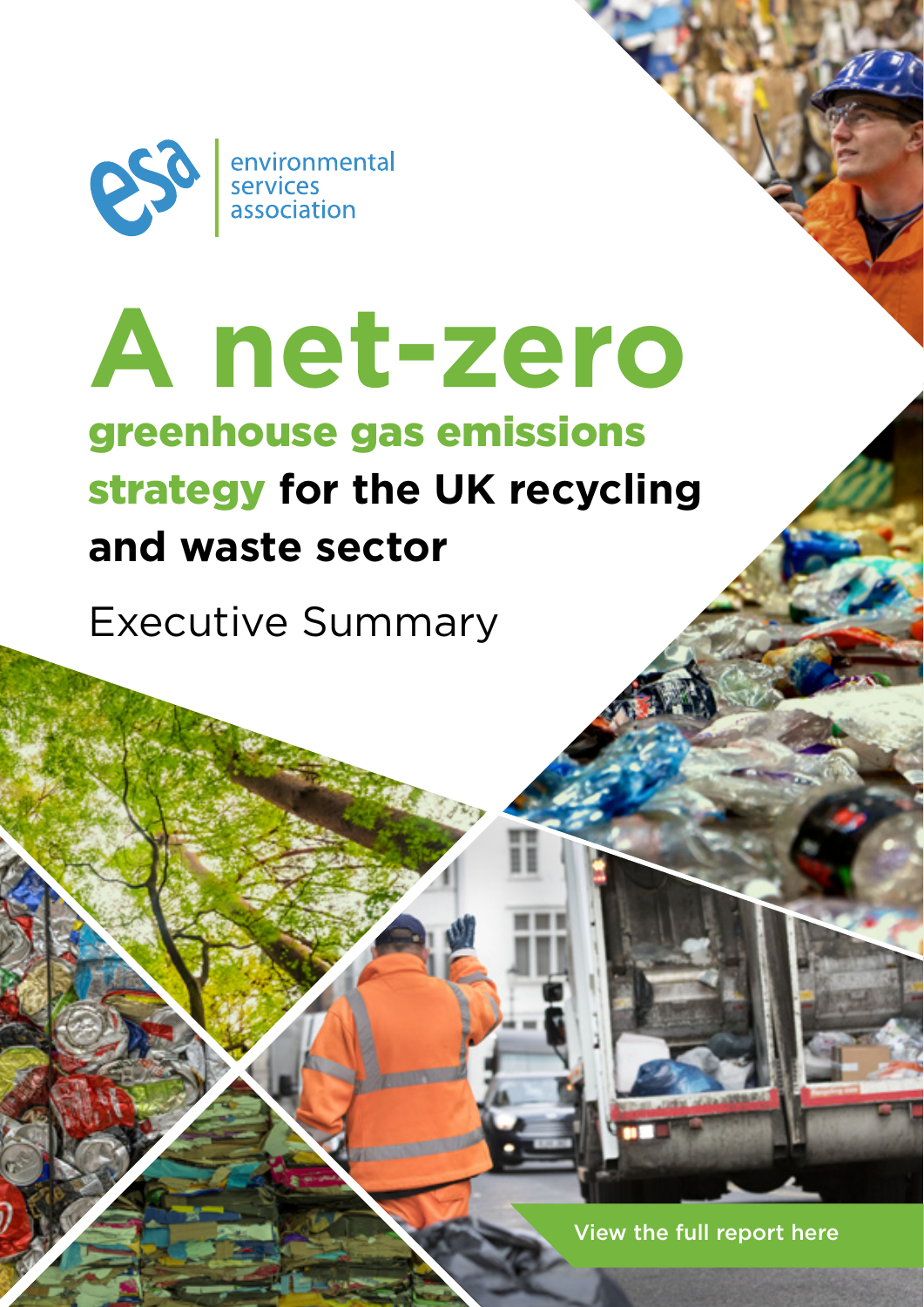#### 2 Environmental Services Association A net zero greenhouse gas emissions strategy for the recycling and

waste management sector in the United Kingdom – Executive summary

# **Executive summary**

From the packaging keeping our food fresh, to the tyres on our cars keeping us on the road, we all rely on a vast range of products and packaging. But many of the things we use and consume every day have limited lives and eventually become waste. Alongside efforts to avoid and reduce waste wherever possible, recycling and treating the remaining waste in a responsible way is crucial for the health of the planet and its ecosystems. However, this important waste management process creates GHG emissions, which contribute to climate change.

The recycling and waste management sector is proud of its emissions reduction record and we have halved the GHG emissions associated with our activities over the past thirty years by dramatically phasing out landfill and increasing recycling. But as the climate emergency grows ever more pressing, managing the UK's waste still accounts for eight per cent of total UK GHG emissions, so reducing our sectoral emissions further is an urgent issue if the UK is to achieve net zero GHG emissions by 2050.

This strategy therefore sets out our collective ambition to not only become a net zero GHG emission sector, but to achieve this by 2040 – a full decade ahead of the UK's legally binding target. Meeting this stretching ambition requires joint action from our sector, government, our supply chain and our customers – working together to protect the environment, deliver investment in new infrastructure, and create green jobs.

We have reduced emissions more than almost every other sector across the economy since 1990 – but we want and need to do more and to achieve net zero as quickly as possible, but will need the support of others to meet this challenging objective. This strategy sets out what we, the wider sector and our stakeholders can do to help achieve net zero emissions for the recycling and waste sector.

# Our sector's critical value to the UK

The recycling and waste management sector performs an essential public service and is part of the UK's critical infrastructure. We manage 221 million tonnes of waste produced in the United Kingdom each year, or over three tonnes per person, keeping our streets clean and preventing pollution, while also extracting value from waste materials that would otherwise be lost.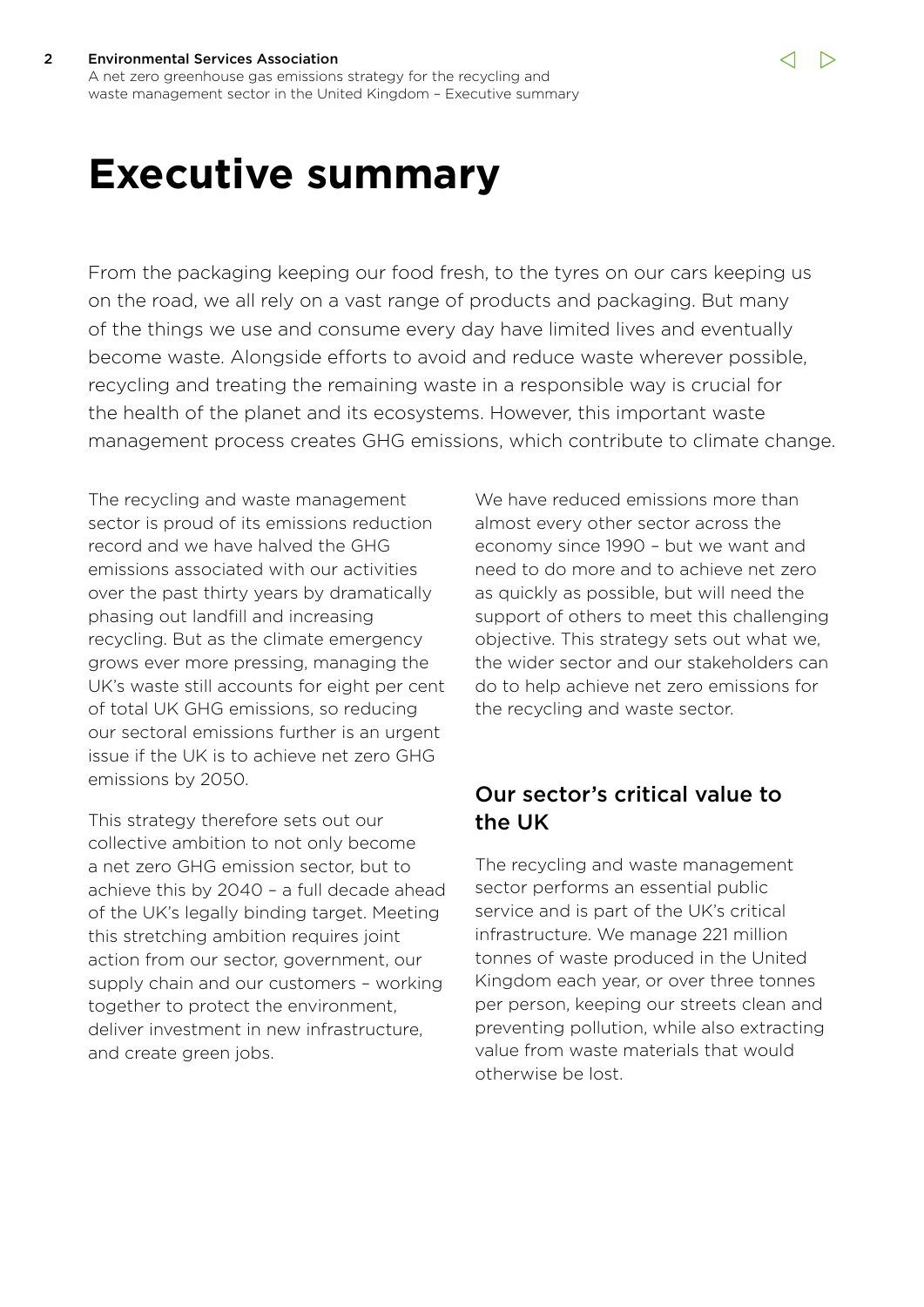Everything our sector does is driven by the waste hierarchy. Of course, waste is best avoided in the first place, and we must repair and reuse what we can, before recycling and then recovering energy from anything that cannot be recycled – with landfill disposal the option of last resort. By driving waste up the hierarchy and away from landfill we play a key role in conserving resources and reducing the GHG emissions associated with society's waste. In 2018 alone, our sector's activities resulted in nearly 50 million tonnes of avoided  $CO<sub>2</sub>e$  emissions across the economy, equivalent to taking 10 million cars off British roads. Sorting and recycling operations alone helped avoid around  $45$ MtCO<sub>2</sub>e in 2018.

# Our significant transformation to date

Over the past two decades our sector has taken far-reaching steps to reduce emissions – investing billions of pounds in world-class, modern waste management facilities. The results are clear and we calculate that our actions have reduced the industry's GHG emissions by 46% since 1990 – the third largest sectoral emissions reduction over this period, behind heavy industry and the energy sector. We have done this by diverting waste from landfill, increasing recycling, and improving the technologies and processes used in waste management, as well as investing in research and training.

Worth **£7.8** billion, our sector also makes a significant contribution to the UK economy and employs 123,000 people, while our investments in innovative solutions for managing waste support new jobs and skills the length and breadth of the UK.

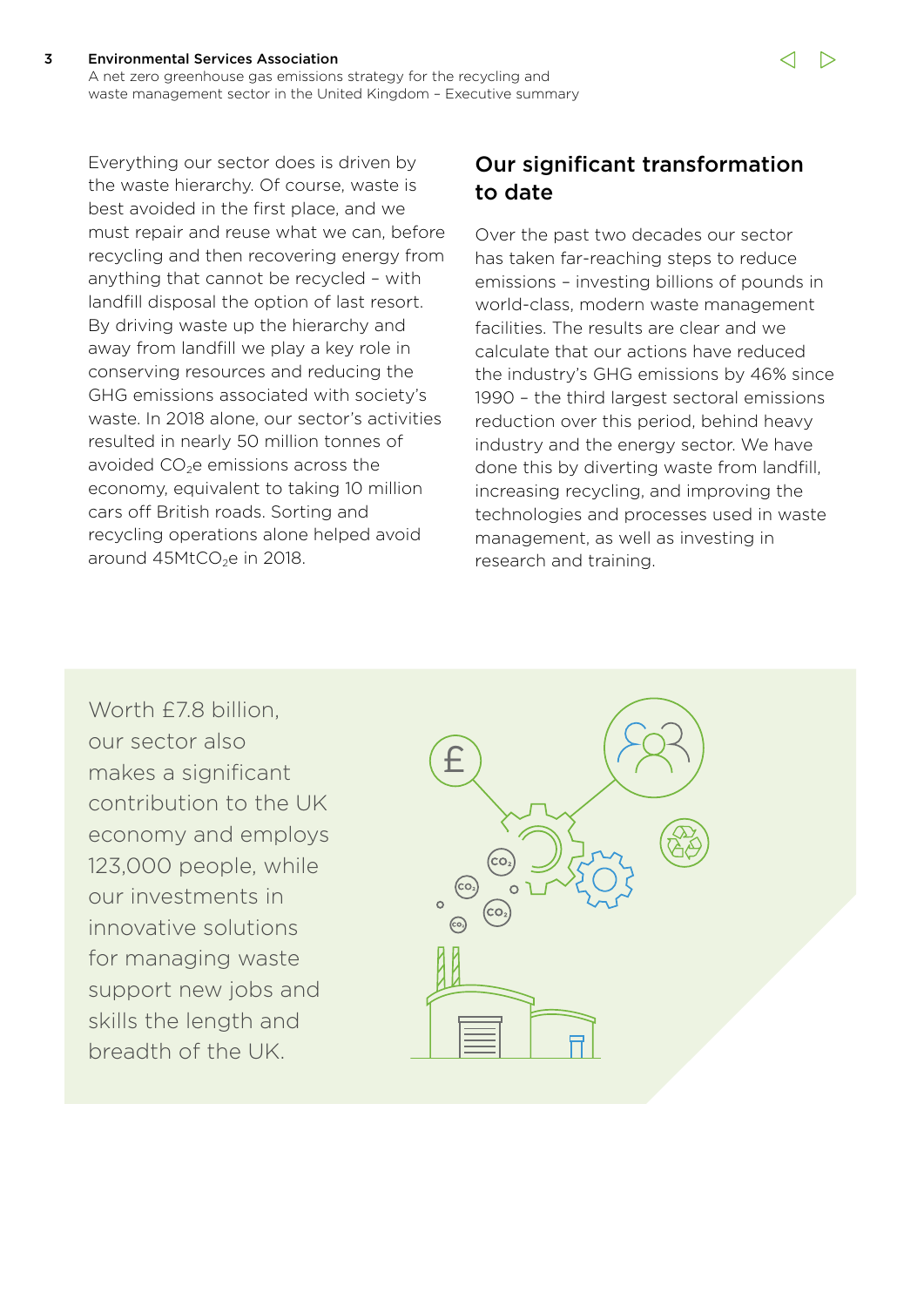#### 4 Environmental Services Association A net zero greenhouse gas emissions strategy for the recycling and waste management sector in the United Kingdom – Executive summary

## Taking action to deliver impactful change

We know that achieving Net Zero emissions for the sector by 2040 will be challenging and will require everyone involved in the sector to act – including our customers and government at all levels. With the right regulatory and policy framework, we can reduce the impact of society's waste on the climate and drive positive change across every community in the UK. We have outlined a clear roadmap detailing how we plan to achieve this target, but the key priorities for decarbonising our sector will be:

- 1 Investing a forecasted £10bn in recycling infrastructure over the next decade to make the recycling process more efficient, reduce associated emissions, meet the government's 65% municipal recycling target and create 40,000 permanent jobs
- 2 Decarbonising non-recyclable waste treatment by removing organics from landfill by 2030 and plastics from energy recovery facilities, while working with government to enable carbon capture, utilisation and storage (CCUS) technology to mitigate remaining emissions

3 Transitioning vehicles and fuel use to zero emission sources

A number of targets and commitments are associated with each of these priorities and are outlined further in this document. We will review these every five years against progress, policy changes and market shifts to ensure they are both achievable and consistently ambitious. We will also review and report performance against this strategy annually via the ESA's Annual Report.



65%

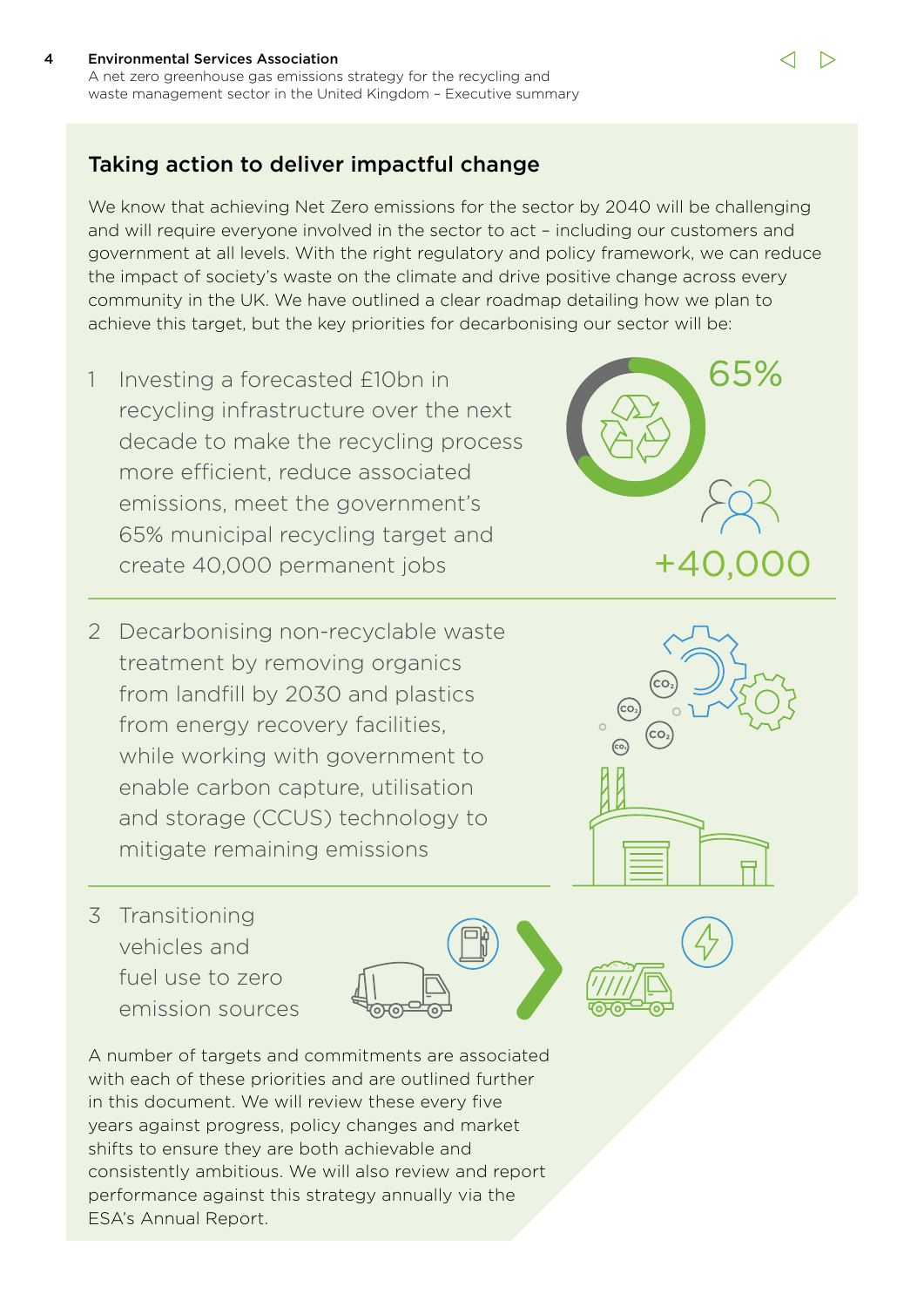#### 5 Environmental Services Association A net zero greenhouse gas emissions strategy for the recycling and waste management sector in the United Kingdom – Executive summary

### Working together to reduce emissions for the long-term

To achieve our ambitious decarbonisation plans and help the UK meet its net zero target, we need the government to step up and deliver some of the vital technology and infrastructure required. This involves:

- Delivering a zero-emissions grid to power infrastructure processing the waste that we can recycle.
- Introducing regulatory and policy drivers which enable carbon capture technology for our energyrecovery facilities – helping to reduce emissions from the waste we cannot recycle in the shorter term and, in future, unlocking the potential for negative emissions by removing more carbon dioxide from the atmosphere than we emit.

We have set ourselves a bold and ambitious challenge, but this is a huge opportunity to put the UK on the road to Net Zero. Working alongside our customers and government, we are confident that we can meet this challenge – creating new jobs across all skill levels; investing in new green infrastructure; supporting local supply chains and communities and ultimately helping the UK become a world-leader in the fight against climate change.